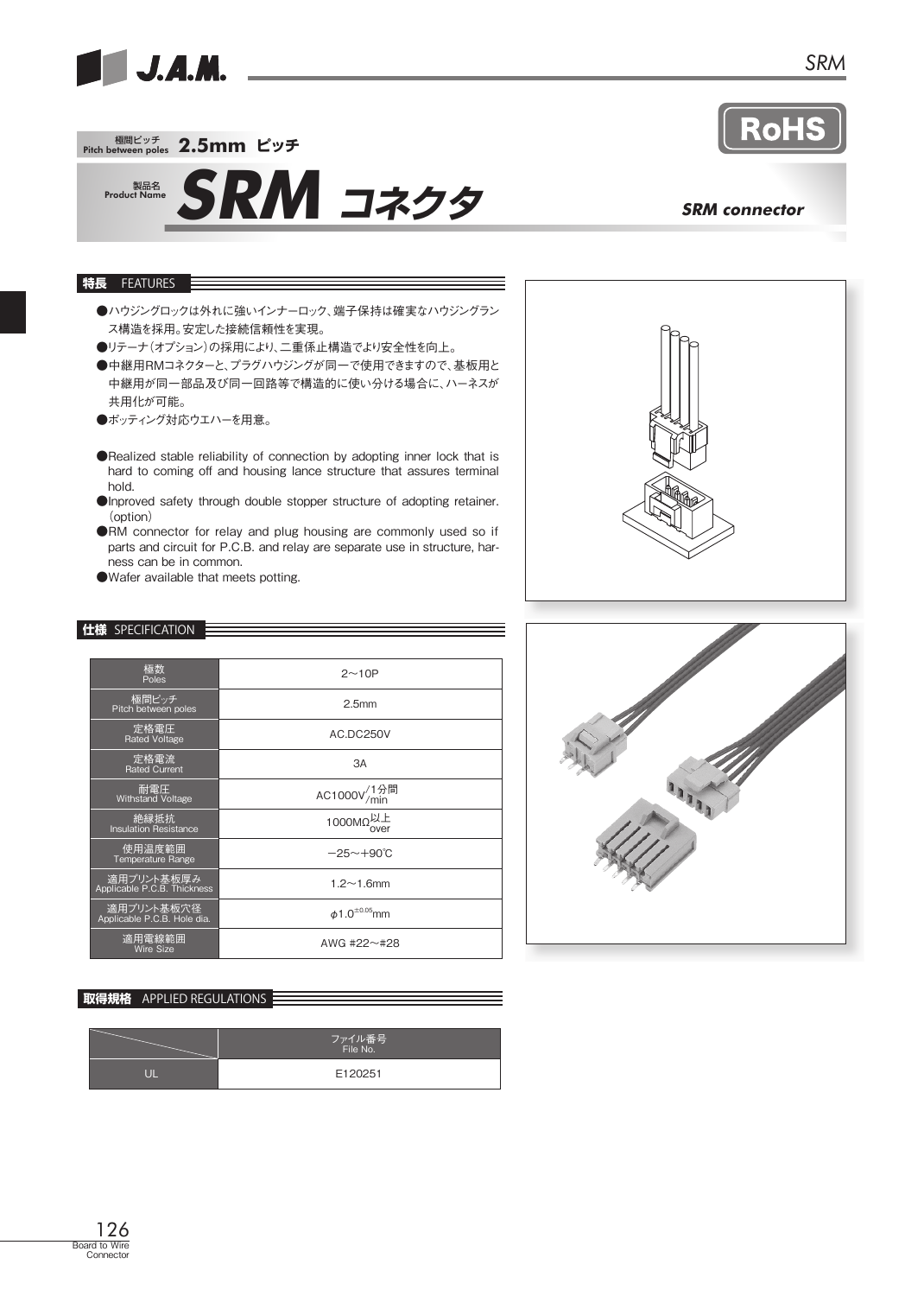

## 基板・組立レイアウト BOARD・ASSEMBLY LAYOUT



注1)基板穴のピッチは全体にわたって公差±0.05で累積しないこと。

Note 1)Pitch of P.C.B. hole must not be accumulated in tolerance of ±0.05 as a whole. 注2)推奨基板レイアウト(コネクタ装着面)

Note 2) P.C.B. Layout(Connector installation side)

#### 注3)注3)基板穴寸法は基板の種類・材質・穴開け方法によって異なります。スルーホール基板などの固 い素材の基板をご使用の場合は穴径を大きめに設定してください。上記の記載寸法は参考値ですので 詳しくは弊社までお問い合わせください。

Note 3)Dimensions of P.C.B. hole are different in kinds of P.C.B. material and methods of making holes. Diameter of holes must be set a bit lager if material is used hard like Through-Hole P.C.B. The above is only reference value. Please contact us for more details.

## 端子 TERMINAL



| 品<br>番<br>Part No. | 適用電線範囲<br>Wire Size | 被覆外径<br>Dia of Insulation | 压压<br>Material                 | 表面処理<br>Finish           | 被覆剥き長さ<br>Stripping length | 個数/リール<br>PCS/Reel | 供<br>考<br>Reference |
|--------------------|---------------------|---------------------------|--------------------------------|--------------------------|----------------------------|--------------------|---------------------|
| 725412-2MAC        | $#22 \sim #28$      | <i></i> ა1.0∼ა1.7mm       | リン青銅<br><b>Phosphor Bronze</b> | スズメッキ材<br>Pre-tin Plated | $2.0^{+0.5}_{-0}$ mm       | 10,000×6R          |                     |

## アプリケータ APPLICATOR

| 搭載機種<br>Loaded Model<br> 端子番号<br>Terminal No. | 圧着マシン<br>Crimping Machine | ストリップクリンパー<br><b>Strip Crimper</b> |
|-----------------------------------------------|---------------------------|------------------------------------|
| 725412                                        | TJS-18000                 |                                    |

注1)アプリケータは搭載するマシンにより型式番号が異なります。

注2)シールド線・同軸ケーブル・小サイズ電線・その他の特殊仕様の電線を使用の時は、お問 い合わせ下さい。

Note 1)Model number of each applicator is decided by setting machine. Note 2)Contact us if special wire like shielded wire, coaxial cable, small size wire is used.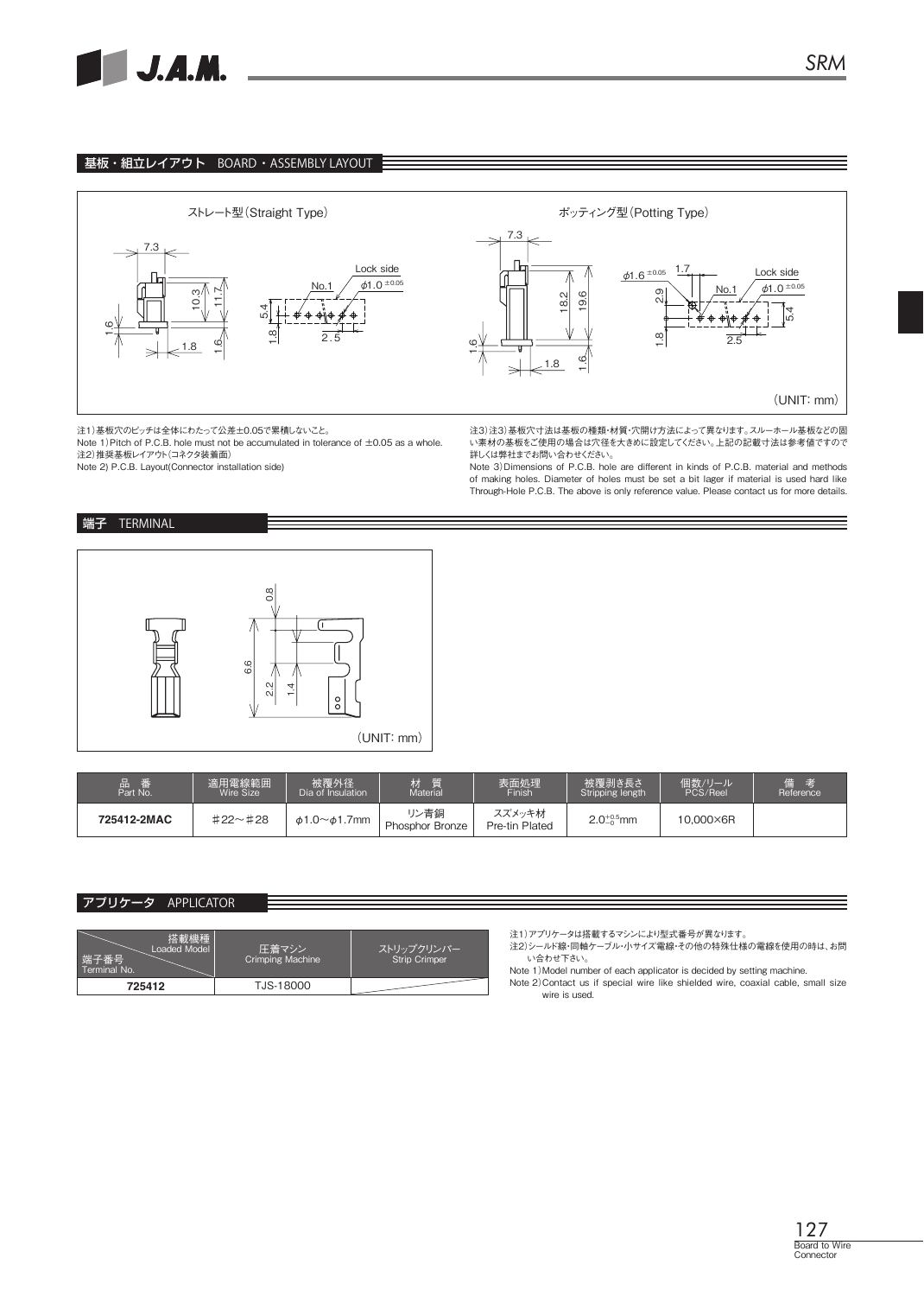

## ハウジング HOUSING



# ウエハー WAFER



| 数<br>極<br>Pole No. | 製品番号<br>Product No.            |                          |                         |                          |      | B.   | 材 質                                    |
|--------------------|--------------------------------|--------------------------|-------------------------|--------------------------|------|------|----------------------------------------|
|                    | ストレート型<br><b>Straight Type</b> | 個数/袋<br>Quantity/Bag     | ポッティング型<br>Potting Type | 個数/袋<br>Quantity/Bag     | A    |      | Material                               |
| $\overline{2}$     | <b>SRM25-02WS</b>              |                          | <b>SRM25-02WP</b>       |                          | 2.5  | 7.5  |                                        |
| 3                  | <b>SRM25-03WS</b>              |                          | <b>SRM25-03WP</b>       |                          | 5.0  | 10.0 | $\blacksquare$ ベース:BASE $\blacksquare$ |
| 4                  | <b>SRM25-04WS</b>              | 1.000                    | <b>SRM25-04WP</b>       | 1.000                    | 7.5  | 12.5 | ナイロン66 GF入                             |
| 5                  | <b>SRM25-05WS</b>              |                          | <b>SRM25-05WP</b>       |                          | 10.0 | 15.0 | (Nylon66 with GF)<br><b>UL94 V-0</b>   |
| 6                  | SRM25-06WS                     |                          | <b>SRM25-06WP</b>       |                          | 12.5 | 17.5 |                                        |
|                    | $\star$ SRM25-07WS             |                          | $\star$ SRM25-07WP      |                          | 15.0 | 20.0 | ■角ピン:Square pin■<br>黄銅 (Brass)         |
| 8                  | $\star$ SRM25-08WS             |                          | $\star$ SRM25-08WP      |                          | 17.5 | 22.5 | スズメッキ材                                 |
| 9                  | $\star$ SRM25-09WS             | $\overline{\phantom{a}}$ | $\star$ SRM25-09WP      | $\overline{\phantom{a}}$ | 20.0 | 25.0 | (Pre-tin Plated)                       |
| 10                 | <b>SRM25-10WS</b>              | 500                      | <b>SRM25-10WP</b>       | 500                      | 22.5 | 27.5 |                                        |

注)★印は現在計画中です。(Under development)

## リテーナ RETAINER



注)★印は現在計画中です。(Under development)